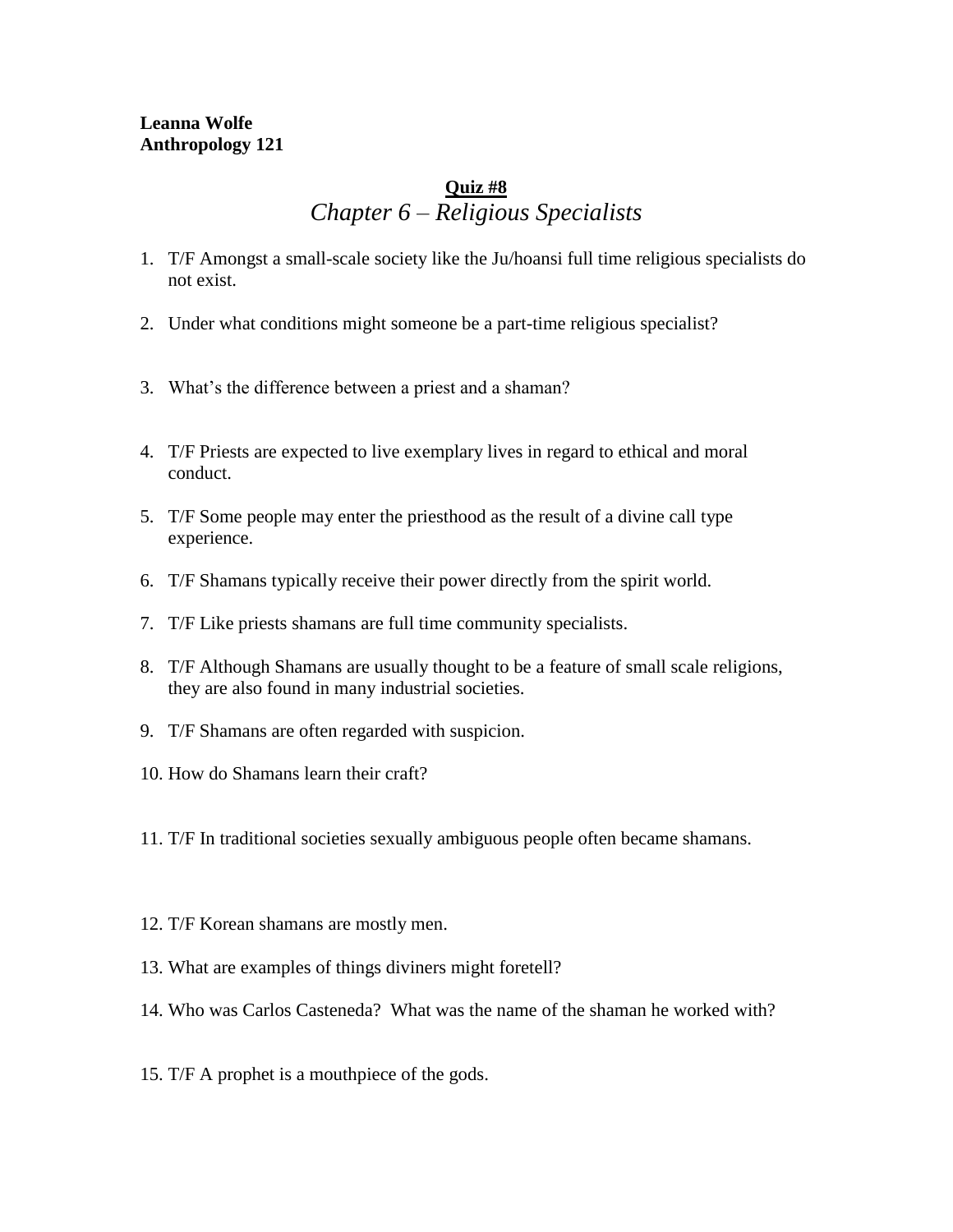16. Who was Handsome Lake?

17. What are some of the ways that Ngundeng, a  $19<sup>th</sup>$  c. Nuer prophet exhibited his power?

a. caused the death of a relative who denied him meat b. those who refused his demands soon died c. sacrificed an ox before a critical battle which is seen as the reason his side won d. caused women to lose their fertility e. brought on a plague of small pox

18. In what ways does a physician resemble a religious specialist?

## *Discovering the Way of the Shaman*

1. When did Michael Harner do field work amongst the Conibo Indians? Who sponsored him? Where do they live?

2. How do the Conibo make the shaman's sacred drink?

3. Who took the drink with Harner?

4. What things did Harner see while under the influence of the sacred drink? a. people with the heads of blue jays b. mermaids c. the head of a crocodile d. a Viking ship e. carnivorous jaguars f. dragon-like creatures

5. T/F While under the influence of the sacred drink Harner feared he would die.

6. T/F When Harner shared his experience with some evangelist missionaries, they dismissed it as drug-induced craziness.

7. T/F When Harner discussed his trance visions with a blind shaman he was told that being a Westerner he should stay away from shamanic substances in the future.

## *Shamans*

- 1. How do Shamans dress?
- 2. T/F New Age groups have shown little interest in ayahuasca.
- 3. What does ayahuasca taste like?